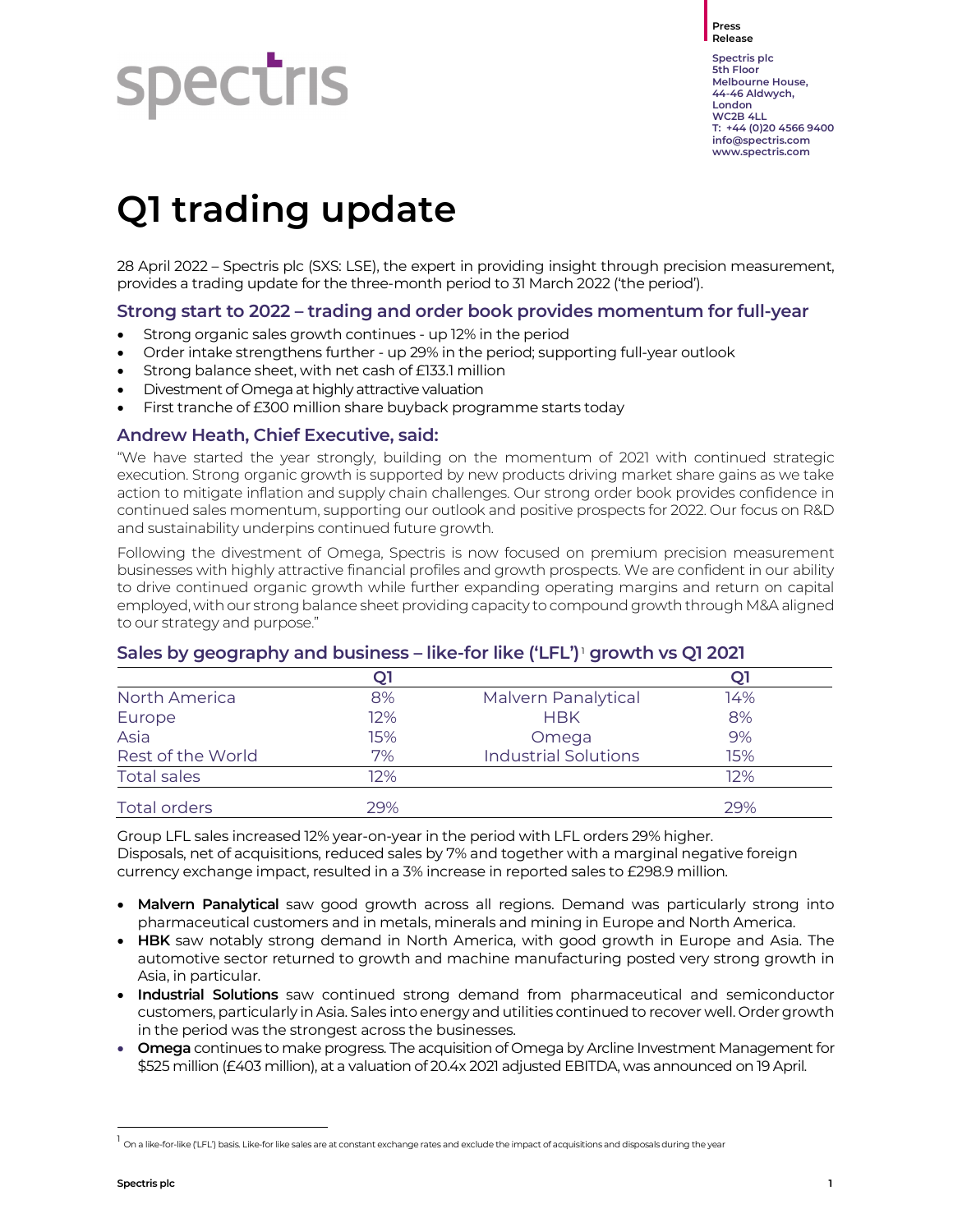

#### Strong balance sheet supports share buyback programme

- $\bullet$  At the end of March, the Group had net cash of £133.1 million (£167.8 million as at 31 December 2021), leaving the Group well positioned to participate in further investment activity.
- The first tranche of the £300 million share buyback programme, announced on 19 April, will commence today.

#### Disciplined focus on value-enhancing M&A with active pipeline

- HBK signed an agreement with Dewesoft to establish a new jointly-owned company, Blueberry, to develop a common, scalable, next generation data acquisition platform, with common hardware and software standards. The new platform will enable faster time-to-market and accelerate the creation of an open ecosystem that other industry participants can use, benefiting customers and further advancing HBK's software strategy.
- Red Lion Controls acquired MB connect line GmbH, whose high security hardware and software solutions enhance Red Lion's industrial automation and networking technology portfolio.
- Balance sheet strength provides significant capacity for further M&A aligned to the Group's strategy and purpose. We have an active acquisition pipeline and will remain disciplined in accordance with our stated capital allocation framework and financial criteria for acquisitions.

#### Continued progress with ambitious sustainability strategy

- Joined the United Nations Global Compact as part of our socially balanced approach. We are committed to operating responsibly, in alignment with universal sustainability principles, taking actions to support society, and to report to the UN Global Compact annually on our progress.
- Alignment to key sustainability trends providing opportunities for future growth in our target end markets.

#### Guidance – positive outlook for 2022 confirmed

- The strong LFL sales growth in the first quarter has benefited from the continuing recovery in our end markets, and the enhancements made to our customer offering through the introduction of new products and services.
- We continue to work to mitigate ongoing supply chain constraints across the Group, and our businesses are leveraging their pricing power and cost efficiencies to offset inflationary pressures.
- Overall, the business continues to perform well and the strength of our order intake provides good sales momentum, supporting our positive outlook for the rest of the year.

#### Conference call

A conference call for analysts and investors will be hosted by Andrew Heath, Chief Executive, and Derek Harding, Chief Financial Officer, at 08.30 today to discuss this statement.

To access the call, please dial +44 (0) 20 3936 2999, toll free 0800 640 6441 – Participant code: 959695. Or for replay, please dial +44 (0) 20 3936 3001 – Participant code: 019416.

Spectris will publish its half-year results for 2022 on 1 August 2022.

For and on behalf of Spectris plc

LEI Number: 213800Z4CO2CZO3M3T10

#### Contacts:

Spectris plc Siobhán Andrews Head of Corporate Affairs +44 20 4551 4549/+44 7920 230093

Tulchan Communications

Martin Robinson/Giles Kernick +44 20 7353 4200